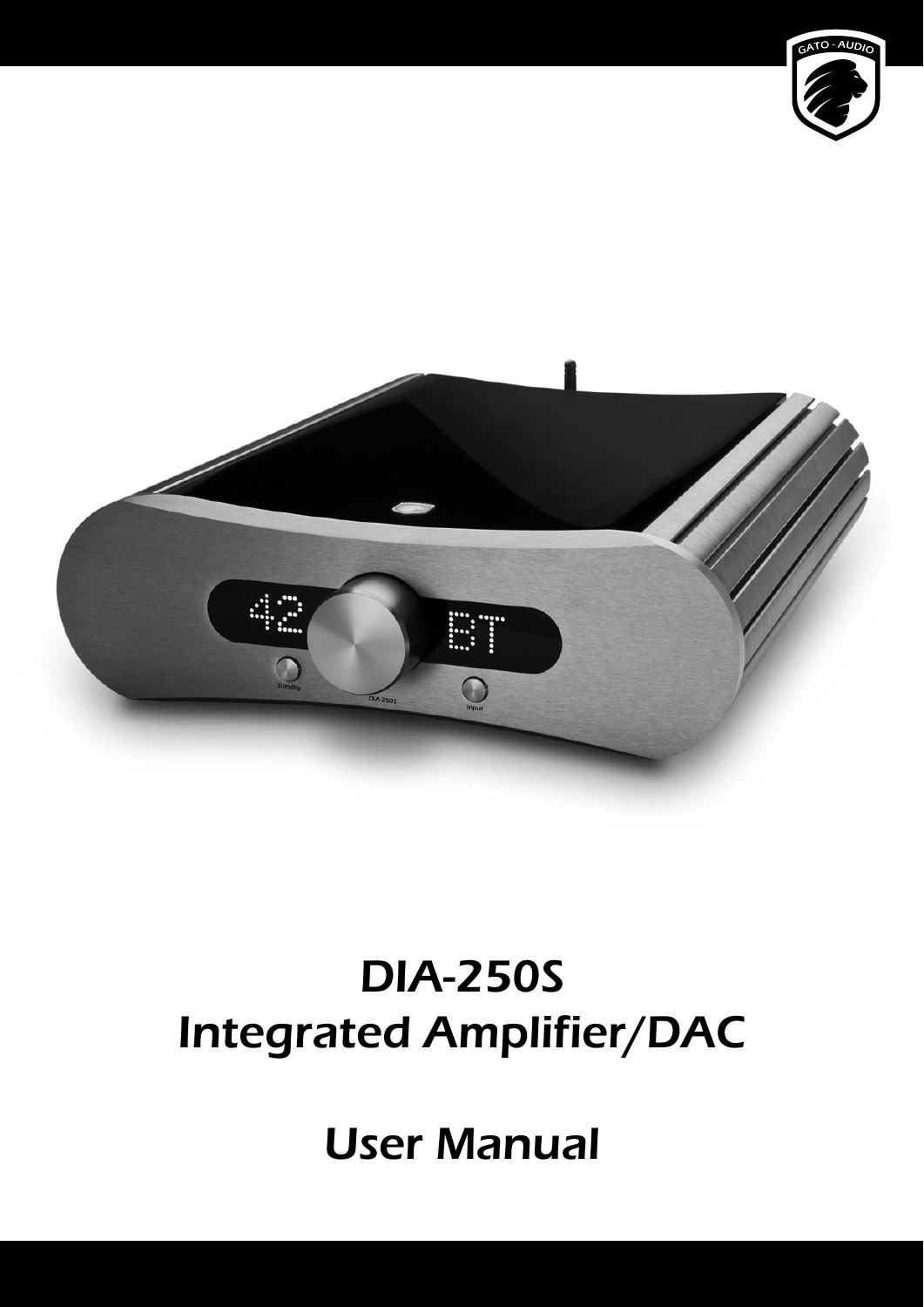### **Contents**

| Don't be a stranger department of the stranger of the stranger of the stranger                                                                                                                                                       | $\overline{\mathbf{3}}$    |
|--------------------------------------------------------------------------------------------------------------------------------------------------------------------------------------------------------------------------------------|----------------------------|
| <b>Package contents</b>                                                                                                                                                                                                              | $\mathbf{3}$               |
| <b>Safety first!</b>                                                                                                                                                                                                                 | 4                          |
| About the amplifier <b>contract to the contract of the contract of the contract of the contract of the contract of the contract of the contract of the contract of the contract of the contract of the contract of the contract </b> | 5.                         |
| General design                                                                                                                                                                                                                       | 5.5                        |
| Class-D Output Stage <b>Exercise Contract Contract Contract Contract Contract Contract Contract Contract Contract Contract Contract Contract Contract Contract Contract Contract Contract Contract Contract Contract Contract Co</b> | 5                          |
|                                                                                                                                                                                                                                      |                            |
|                                                                                                                                                                                                                                      | 5.                         |
| USB Versatility 55 to the contract of the contract of the contract of the contract of the contract of the contract of the contract of the contract of the contract of the contract of the contract of the contract of the cont       |                            |
| <u>Connectivity 55</u>                                                                                                                                                                                                               |                            |
|                                                                                                                                                                                                                                      | 5 <sub>1</sub>             |
|                                                                                                                                                                                                                                      |                            |
| Basic connection <b>Supplier Structure and Structure Connection Basic connection</b>                                                                                                                                                 | 6                          |
| Overview                                                                                                                                                                                                                             | $6 \overline{6}$           |
|                                                                                                                                                                                                                                      |                            |
| Connecting a computer to USB <b>Example 2018</b> Connection and the set of the set of the set of the set of the set of the set of the set of the set of the set of the set of the set of the set of the set of the set of the set o  | .7.                        |
|                                                                                                                                                                                                                                      |                            |
|                                                                                                                                                                                                                                      |                            |
| Connecting NPM to the network                                                                                                                                                                                                        | .Z                         |
| Connecting an active subwoofer experience and a series of the series of the series of the series of the series of the series of the series of the series of the series of the series of the series of the series of the series       | . 7.                       |
|                                                                                                                                                                                                                                      | 8                          |
|                                                                                                                                                                                                                                      |                            |
|                                                                                                                                                                                                                                      |                            |
| Adjusting the volume                                                                                                                                                                                                                 | 3 <sup>8</sup>             |
|                                                                                                                                                                                                                                      | 3.8                        |
| Input selection <b>contracts</b> to the contract of the contract of the contract of the contract of the contract of the contract of the contract of the contract of the contract of the contract of the contract of the contract of  | 3.8                        |
|                                                                                                                                                                                                                                      | 8                          |
| Sample rate read-out <b>with a second contact a second contact a</b> second a second a second second second a second s                                                                                                               |                            |
| Direct                                                                                                                                                                                                                               |                            |
| Onnecting a headphone amp and turning the speaker outputs on/off example and the speaker of the speaker of the speaker of the speaker of the speaker of the speaker of the speaker of the speaker of the speaker of the speake       |                            |
|                                                                                                                                                                                                                                      | $\overline{\phantom{0}}$ 9 |
| <b>RC-5 remote control</b>                                                                                                                                                                                                           |                            |
|                                                                                                                                                                                                                                      |                            |
| <u>Eunctions 10</u>                                                                                                                                                                                                                  |                            |
|                                                                                                                                                                                                                                      |                            |
|                                                                                                                                                                                                                                      |                            |
| Windows PC Installation and Set-Up <u>contained and set also and set and set and set and set and set and set and set and set and set and set and set and set and set and set and set and set and set and set and set and set and</u> |                            |
| Mac Installation and Set-Up 2020 12                                                                                                                                                                                                  |                            |
|                                                                                                                                                                                                                                      |                            |
|                                                                                                                                                                                                                                      |                            |
|                                                                                                                                                                                                                                      |                            |
| Technical specifications 25 to 25 million of the contract of the contract of the contract of the contract of the contract of the contract of the contract of the contract of the contract of the contract of the contract of t       |                            |
|                                                                                                                                                                                                                                      |                            |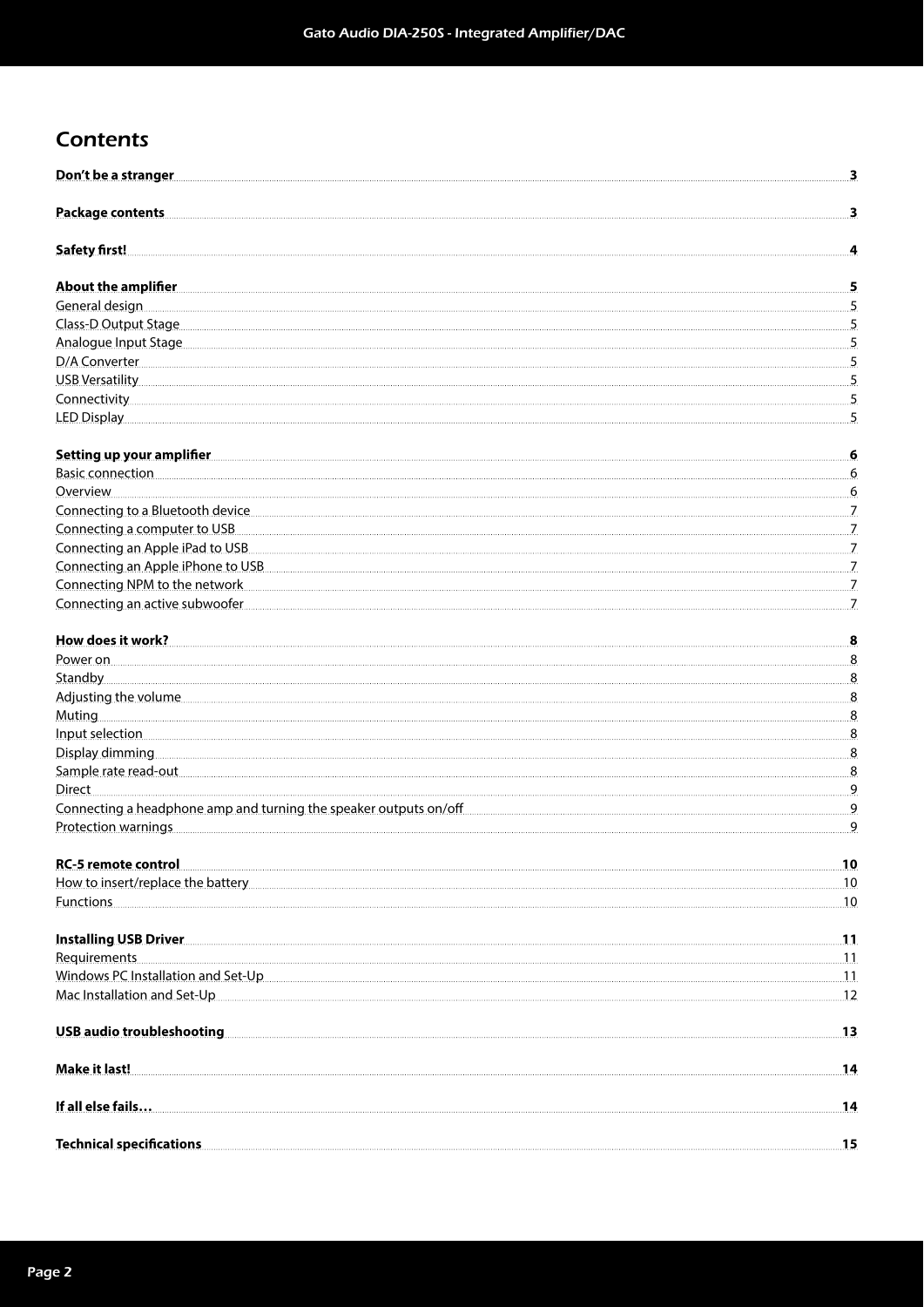

### Don't be a stranger

Thank you for purchasing the Gato Audio DIA-250S. We are absolutely confident that it will bring you many hours of listening pleasure.

We hereby cordially invite you to join the Gato Audio family by registering your product online. You may also consider signing up for our newsletter to receive information about exciting new products, events and technical updates. We are also present on several social media like Facebook, Twitter, Instagram and LinkedIn.

All this and more on www.gato-audio.com

Our very best,

Gato Audio

### Package contents

Please check that the following is included in the package:

DIA-250S:

- 1 Gato Audio DIA-250S integrated amplifier
- 1 Mains cable
- 1 Gato Audio RC-5 remote control
- 1 CR2032 3 V battery
- 1 Bluetooth antenna
- This manual  $\odot$

DIA-250S NPM:

- 1 Gato Audio DIA-250S NPM integrated amplifier
- 1 Mains cable
- 1 Gato Audio RC-5 remote control
- 1 CR2032 3 V battery
- 2 Antennas
- 1 USB Wi-Fi dongle
- NPM Quick Start Guide
- This manual  $\odot$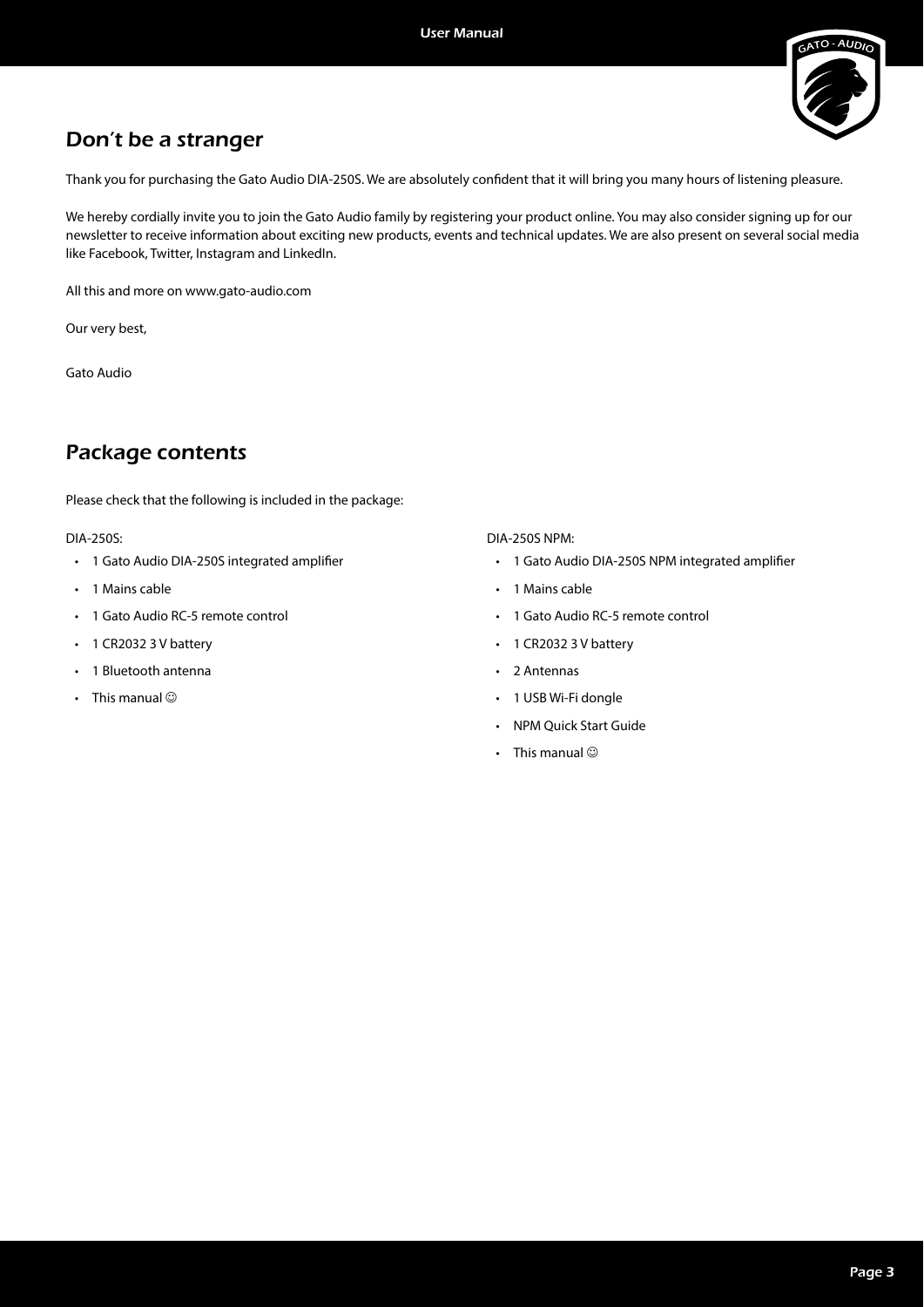### Safety first!

#### **Mains plug and cable:**

- Only use mains cables that adheres to safety standards like the one included with this amplifier
- Insert the mains plug fully into the mains outlet socket
- Do not defeat the ground connection
- Do not move the amplifier around while it is connected to mains
- Do not place heavy objects on the mains cable or place the cable near high-temperature objects
- Do not use damaged mains plugs or socket outlets

#### **Liquids:**

Electricity and liquids are not a safe combination, therefore:

- When cleaning the amplifier, remove the mains plug
- Do not handle the mains plug with wet hands
- Do not spray any liquid directly onto the amplifier
- Do not place liquid containers above or near the amplifier
- $\cdot$  Keep liquids away from the amplifier

#### **…And:**

- This is not a toy and should not be handled like one (by children OR adults)
- Do not remove the covers of the amplifier (for service see page 14)
- Do not attempt to put foreign objects inside the amplifier (for service see page 14)
- $\cdot$  Do not cover the amplifier with cloth
- Do not place the amplifier on sloped or unstable surfaces
- When the amplifier will not be used for a long time, remove the mains plug
- Never connect or disconnect cables when the amplifier is switched on
- Do not short the amplifier outputs
- This unit is made for indoor temperature (15-25 $\degree$ C or 59-77  $\degree$ F). If it has been exposed to cold temperature, let it adjust itself to indoor temperature before use
- Make sure that your amplifier is able to breathe by securing a minimum safe distance around the heat sinks of 100 mm or 4 inches
- The amplifier can get hot during use. Normal operating temperature is from room temperature to 50 $^{\circ}$  C or 122 $^{\circ}$  F

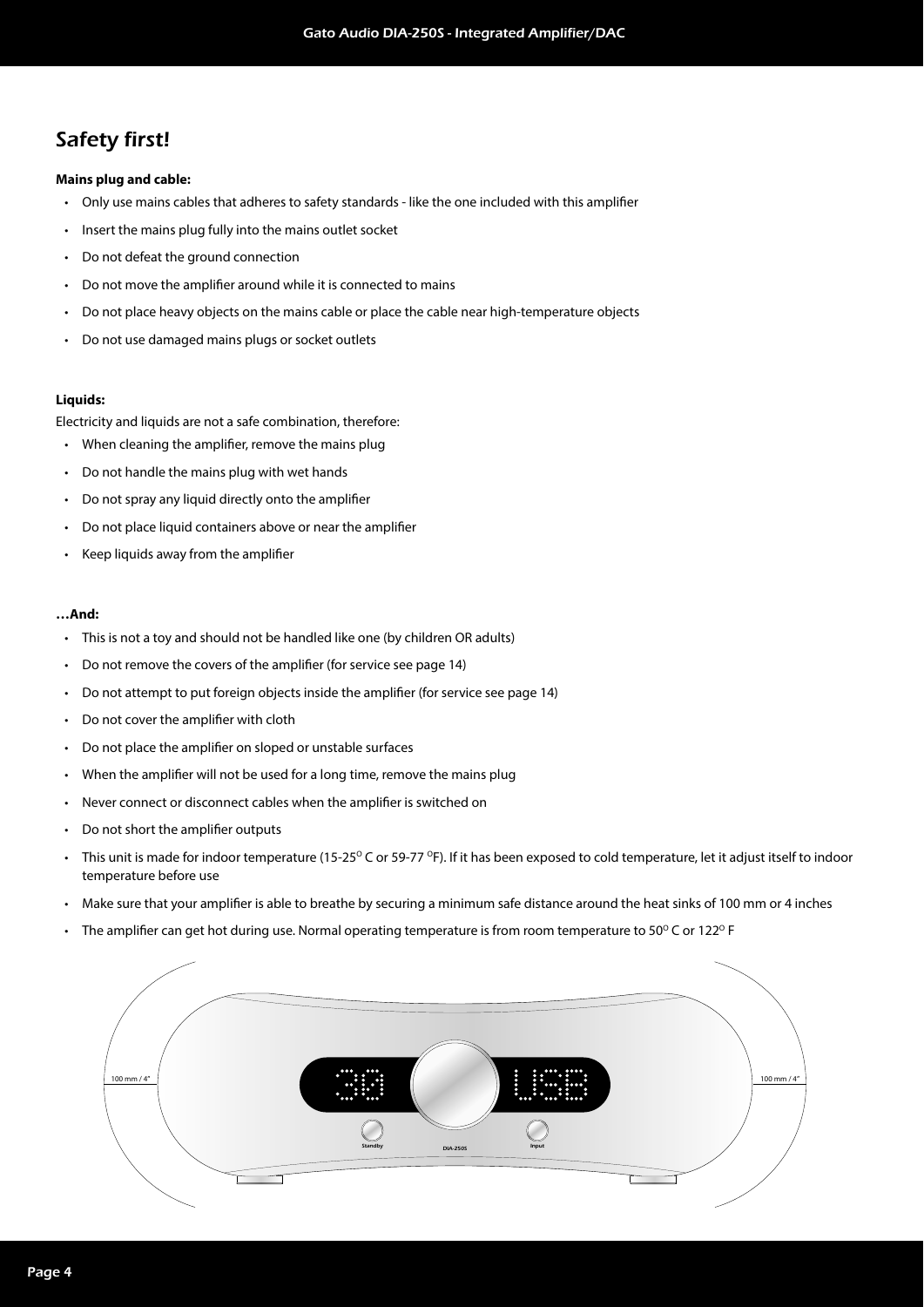

### About the amplifier

#### **General design**

The Gato Audio DIA-250S Class-D integrated amplifier are designed and built to a vision of combining technology, power, sonic performance, connectivity, versatility, stunning looks and compact design. The amplifier features built-in D/A converters with electrical, optical, USB and aptX Bluetooth inputs. High quality analogue input is via RCA connectors or via XLR connectors for true balanced signals. Both balanced and unbalanced line outputs are provided. The DIA-250S offers 250 watts per channel into 8 ohm loads and doubles its power output into 4 ohm loads. Modern Class-D technology enables extremely high efficiency, thereby providing both enormous power and huge voltage swing. Besides the obvious benefit of having this much power, the huge voltage swing from these powerhouses gives effortless dynamic headroom without clipping, all in the service of bringing you stunning musical performance.

#### **Class-D Output Stage**

The DIA-250S amplifier offers state of the art Class-D output stages with dedicated and optimized switch mode power supplies. The multiple stage power amplifier is built around proven technology from International Rectifier, optimized with a precision high frequency oscillator and PWM modulator. A pair of precision switching MOS-FET transistors, with super low on-resistance ensures the high frequency switching is done perfectly and with as little loss as possible. The output filters are made from quality PP capacitors and low DCR coils, converting the high power PWM signals back into detailed and smooth analogue music.

#### **Analogue Input Stage**

The analogue input stage is where everything begins. It not only connects external inputs and the built-in D/A converter with the output stage, it adapts impedances, adjusts levels and switches signals. A super-gentle embrace of the delicate analogue signals is important for the total performance of the amplifier. At Gato Audio we have utilized our many years of experience in "voicing" analogue amplifiers to make this particular stage perform at its very best. We tuned the input stage to perform with a natural and lifelike sound, affecting the original signal as little as possible.

#### **D/A Converter**

The built-in D/A converter offers real high end performance, enabled by the use of a dedicated power supply, a balanced-driven Burr-Brown PCM1794 D/A converter, an optimized high bandwidth I/V converter, and an analogue stage with low-Q, low pass filters. All digital inputs are upsampled to 24bit/192kHz. This D/A converter will upgrade any digital source - such as wired or wireless streaming from your computer or CD drive - to a high end level of detail and musical performance.

#### **USB Versatility**

The true 24bit/192kHz digital input via the state of the art asynchronous USB circuit is especially worth highlighting. It enables the possibility of a sonic performance vastly above that of any CD. It is the key note of making these amplifiers a quality-enhancing connection point for your Mac, PC or even your iPhone and iPad.

#### **Connectivity**

We had our eye on versatility and connectivity when designing the DIA-250S. The amplifier offers not only a wide range of digital and analogue inputs, but also line outputs, a trigger signal for external power amplifiers, and a configurable home theater input. The HT input can turn the amplifier into a fixed level power amplifier for use in a surround setup, without compromising the sonic performance.

#### **LED Display**

By choosing a large high contrast white LED dot matrix display, we gave the DIA-250S a distinct appearance, easy to understand, easy to see and operate – even at remote control distance. In addition to displaying output level and selected input, it also displays the sample rate of the digital input – revealing the quality. The LED display is fully dimmable by the remote control.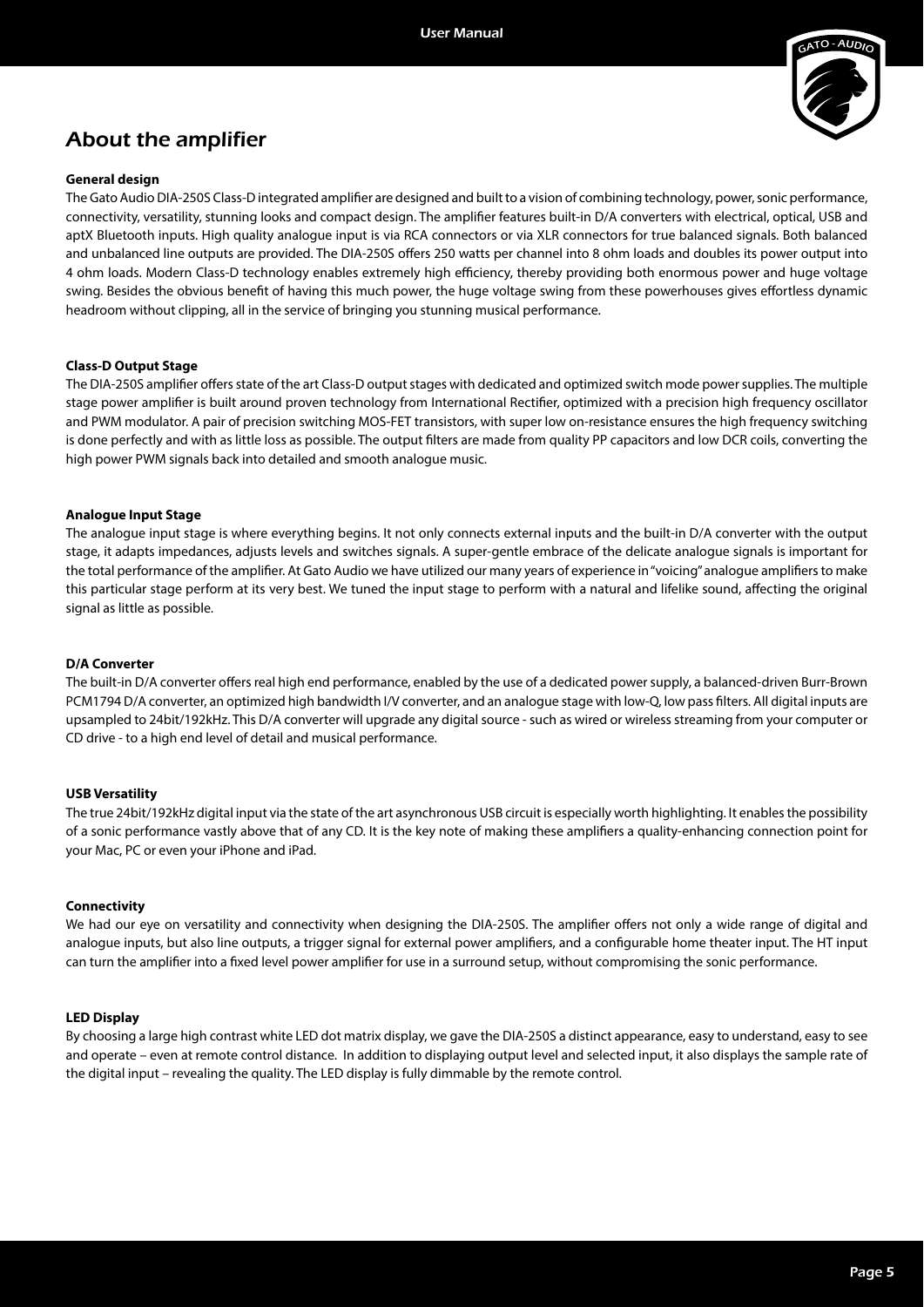### Setting up your amplifier

#### **Basic connection**

Follow these steps for setting up your system in this sequence:

- **1.** Place the DIA-250S as per the instructions on page 4
- **2.** Connect inputs to the amplifier
- **3.** Connect your loudspeakers to the amplifier
- 4. Connect mains power cable to the amplifier and turn it on
- **5.** Select input and volume setting. Enjoy!

#### **Overview**



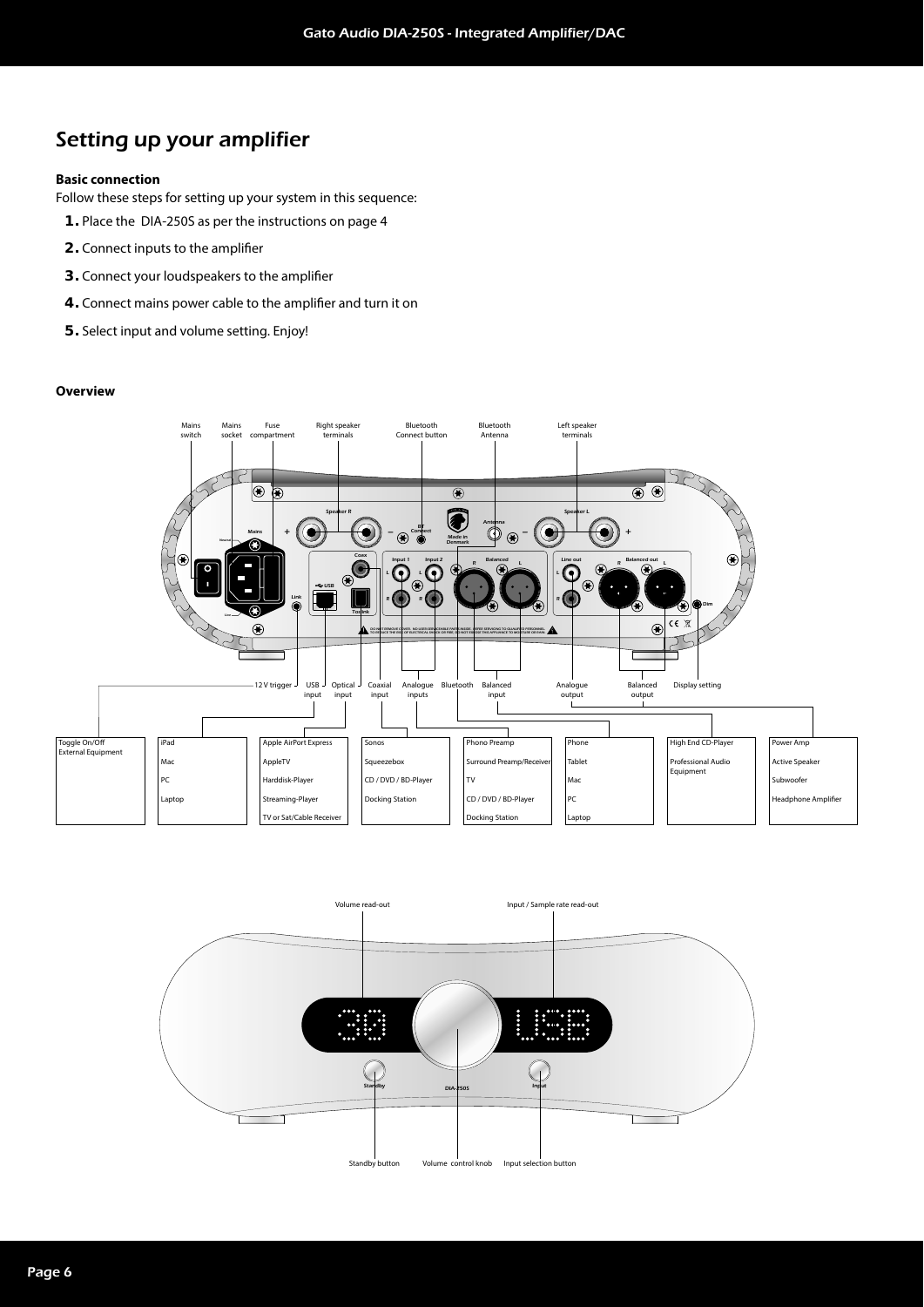

#### **Connecting to a Bluetooth device**

Before connecting the DIA-250S to a Bluetooth device (your phone, tablet or computer), you need to screw in the antenna to the back of the amplifier where it says "BT antenna", as per the drawing on the previous page. To hear music from Bluetooth choose the BT input on your amplifier.

#### **Initial Connection**

For initial connection press the "BT connect" button on the back of the amplifier once. Then go to the settings of the Bluetooth device (your phone or tablet) and connect to "Gato Audio DIA-250S".

#### **Disable Bluetooth**

To disable Bluetooth on the DIA-250S press and hold the "BT connect" button on the back of the amplifier for 2-5 seconds. All connected Bluetooth devices should now be disconnected. To Enable Bluetooth again press and hold the "BT connect" button 2-5 seconds. All previously connected devices should automatically reconnect if they have Bluetooth enabled.

#### **Reconnect**

If you stopped the Bluetooth function on your phone or tablet, you will need to reconnect. Go to the settings of the Bluetooth device (your phone or tablet) and connect to "Gato Audio DIA-250S". Alternatively enable Bluetooth on your phone or tablet, then turn off your amplifier and turn it back on. The Bluetooth device should automatically reconnect.

#### **Multiple Connections**

The DIA-250S Bluetooth supports multiple devices to be connected at the same time. While a device is connected, press the "BT connect" button on the back of the amplifier once. Then go to the settings of the new Bluetooth device (your phone or tablet) and connect to "Gato Audio DIA-250S". The first device has priority over the following devices.

The DIA-250S Bluetooth stores up to 10 devices that have been connected. When it has stored 10 devices it will automatically make room for new by deleting the oldest device first.

#### **Connecting a computer to USB**

Before connecting the DIA-250S to your computer via USB, please read the installation instructions on page 11.

#### **Connecting an Apple iPad to USB**

It is possible to stream music from an iPad to the USB port of the DIA-250S. An Apple Camera Connection Kit is required for this feature. The kit is available from the Apple online store or other Apple accessory shops.

Plug the camera connector into the iPad dock connector and connect it to the DIA-250S with a USB cable. Simply start your music app and enjoy the music.

#### **Connecting an Apple iPhone to USB**

Like the Apple iPad it is possible to stream music from an iPhone to the USB port of the DIA-250S. The procedure is exactly the same as for the iPad, however it is only possible for iPhones with IOS 7 and later.

#### **Connecting NPM to the network**

If you own a DIA-250S with a Network Player Module installed, please refer to the supplied NPM Quick Start Guide or find the full NPM manual online at www.gato-audio.com/downloads.

#### **Connecting an active subwoofer**

**CAUTION!** – This amplifier is not suitable for connection to an active subwoofer via the speaker outputs and the high level input of the subwoofer. Due to the Class-D amplifier construction, left and right ground may not be connected together and therefore we always recommend connecting to an active subwoofer via the line outputs, RCA or balanced connectors – not the speaker outputs.

Please refer to the manual of your active subwoofer and contact the manufacturer's customer service for more detailed information of how to make connection. Gato Audio cannot be held responsible for any damage or failure to either of any involved equipment due to connection an active subwoofer via the speaker outputs of the amplifier.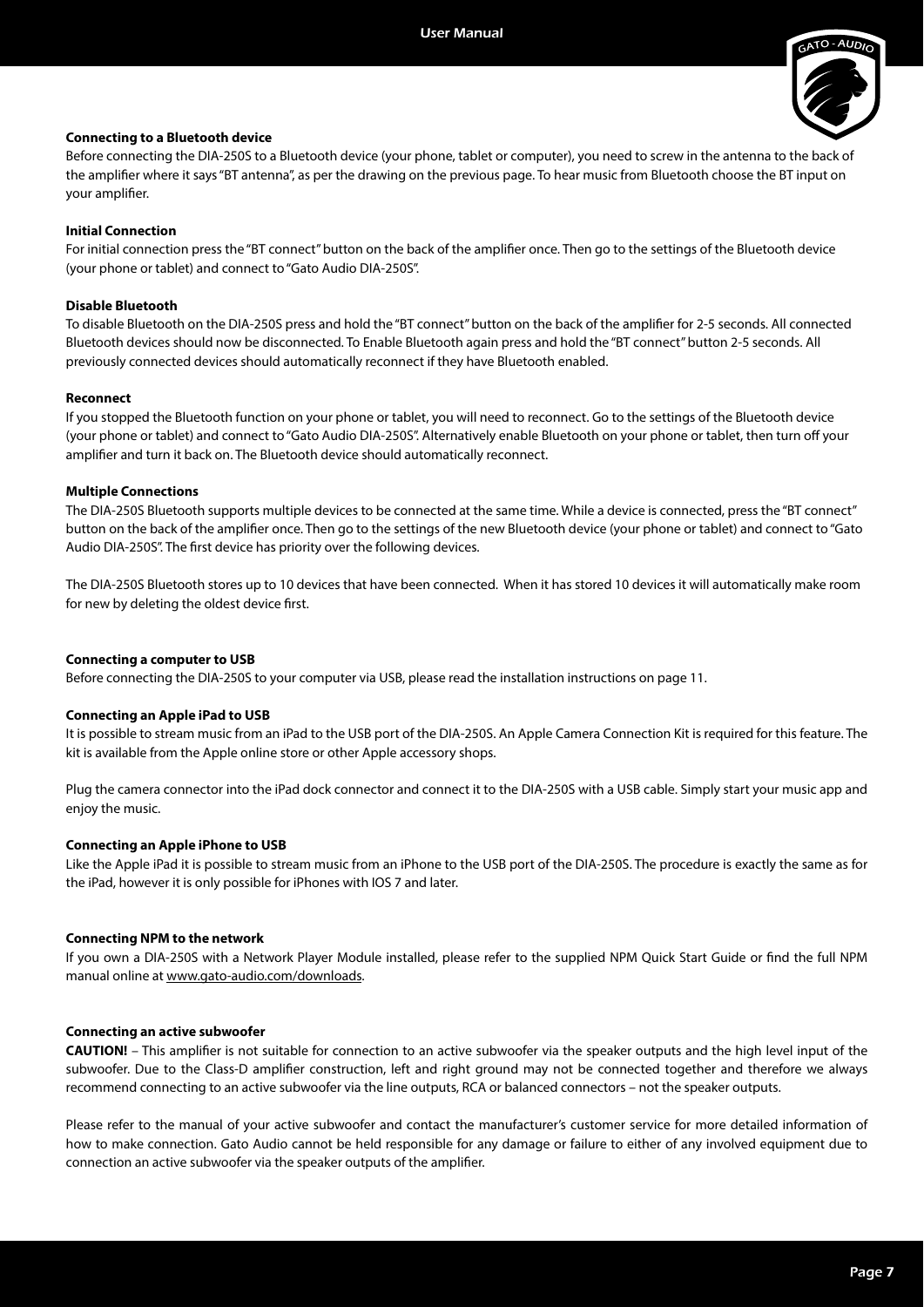### How does it work?

#### **Power on**

Use the mains switch on the back of the amplifier to turn it on. The amplifier is now in standby mode. Only the microprocessor and the standby LED are powered during standby. Therefore, the DIA-250S has an ultra-low standby power consumption of less than 1W.

#### **Standby**

Activate the amplifier by pressing  $\bigcirc$  on the remote control or the Standby button on the front panel. When the amplifier enters standby mode again it will remember the selected input channel and volume level. If the volume level is higher than 50, it will be reduced to 50 when the amplifier exits standby mode.

#### **Adjusting the volume**

Turning the volume control knob clockwise increases the volume. Turn it counter-clockwise to decrease the volume. The volume can also be adjusted by pressing the  $\boldsymbol{+}$  or  $\boldsymbol{-}$  button on the remote control.

#### **Muting**

For complete silence simply press the  $\uparrow$  button on the remote control. Press the mute button once more to return to the previous volume level.

#### **Input selection**

Use the Input button on the front panel to select between the different input channels. Inputs can also be selected with the remote by pressing the direct input selection buttons or the  $\nabla$  or  $\triangle$  buttons. The input will switch the channels in this order:

→IN1→IN2→BAL→USB→RCA→OPT→BT→(NET)

#### **Display dimming**

The display can be dimmed by a pressing the Display button on the remote control or the Dim/ Display button on the back of the amplifier. The display is now turned off except for two LEDs indicating the dimmed display state. Whenever a change is made to the settings of the amplifier, such as adjusting volume or changing input, the display will light up for 4 seconds, showing the change that is being made. Press either of the buttons again to exit display dimming mode.

#### **Sample rate read-out**

The DIA-250S can read and display the sample rate of the USB, RCA, OPT, BT and NET digital input channels. The DIA-250S can be set to display this in two different ways:

- **1.** The display on the right shows the selected input channel, eg. USB. Press the USB button on the remote control, and the sample rate will be shown in kHz instead of selected input channel name for 4 seconds.
- **2.** The display on the right only shows the sample rate. When changing input channels the channel name will be shown for 4 seconds, and then return to display the sample rate.

To switch between the two read-out modes, press and hold the Dim/Display button on the back of the amplifier for 2 seconds.









Sample rate read-out



No sample rate available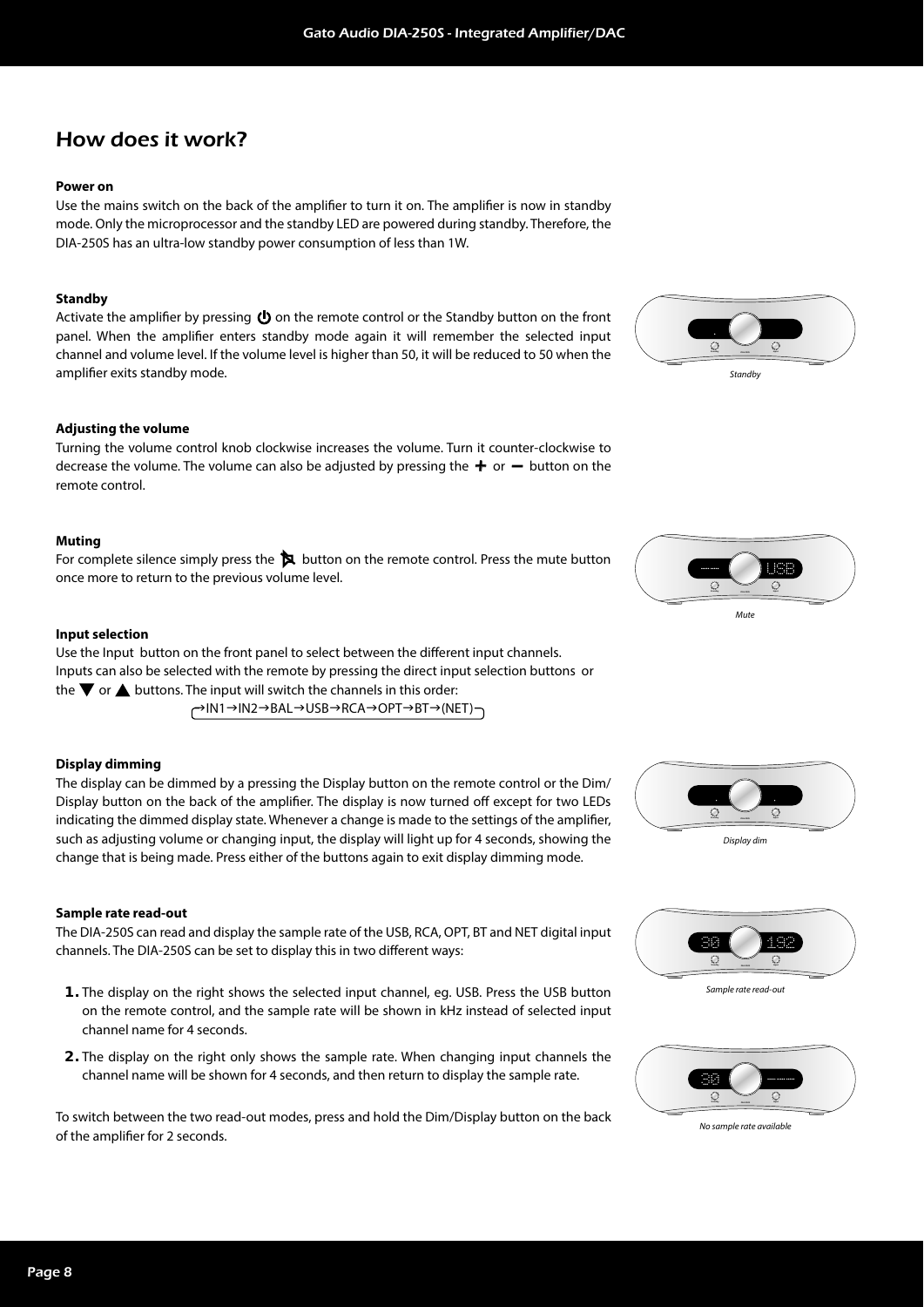

#### **Direct**



Home Theater direct

The Direct function bypasses the volume control turning this amplifier into a fixed level power amplifier. This can be very useful in surround setups. To activate this mode, select input IN1 and press and hold the Input button on the front panel of the amplifier for 4 seconds. The left display will read HT.

To disable the function, press and hold the Input button on the front panel of the amplifier for 4 seconds. The amplifier remembers this setting in standby mode and when the DIA-250S is switched off.

#### **Connecting a headphone amp and turning the speaker outputs on/off**

A headphone amplifier can be connected to the DIA-250S via Line out or Balanced out (see page 6). In this case the speaker outputs can be turned off leaving the signal only to be send through Line out and Balanced out.

When the amplifier is on, press and hold the Standby button on the front panel for 4 seconds until the display reads SP OFF. To turn the speaker outputs on again, press and hold the Standby button on the front panel for 4 seconds until the display reads SP ON.

#### **Protection warnings**

The DIA-250S is equiped with a sophisticated protection circuit to protect the amplifier and/or the connected equipment in case of failure. The DIA-250S features two warning signals:

#### A **HOT** sign will blink in the right display due to temperature problems:

If this happens, turn off the amplifier mains switch and wait about 10 minutes for the heat sinks cool down before turning on the mains again. If a lot of heat is generated within a short period of time, please check the following:

- $\cdot$  The ventilation around the amplifier
- The speaker cable and cable connections
- The specifications of the connected loudspeakers

#### An **OFF** sign will blink in the right display:

Turn off the amplifier mains switch and please check the following before turning the mains on again:

- The speaker cable and cable connections
- The connected equipment
- That you are not playing above the clipping area of the amplifier

If the amplifier keeps blinking after the powering up routine, please turn off the amplifier and contact your dealer or Gato Audio.





HOT warning



OFF warning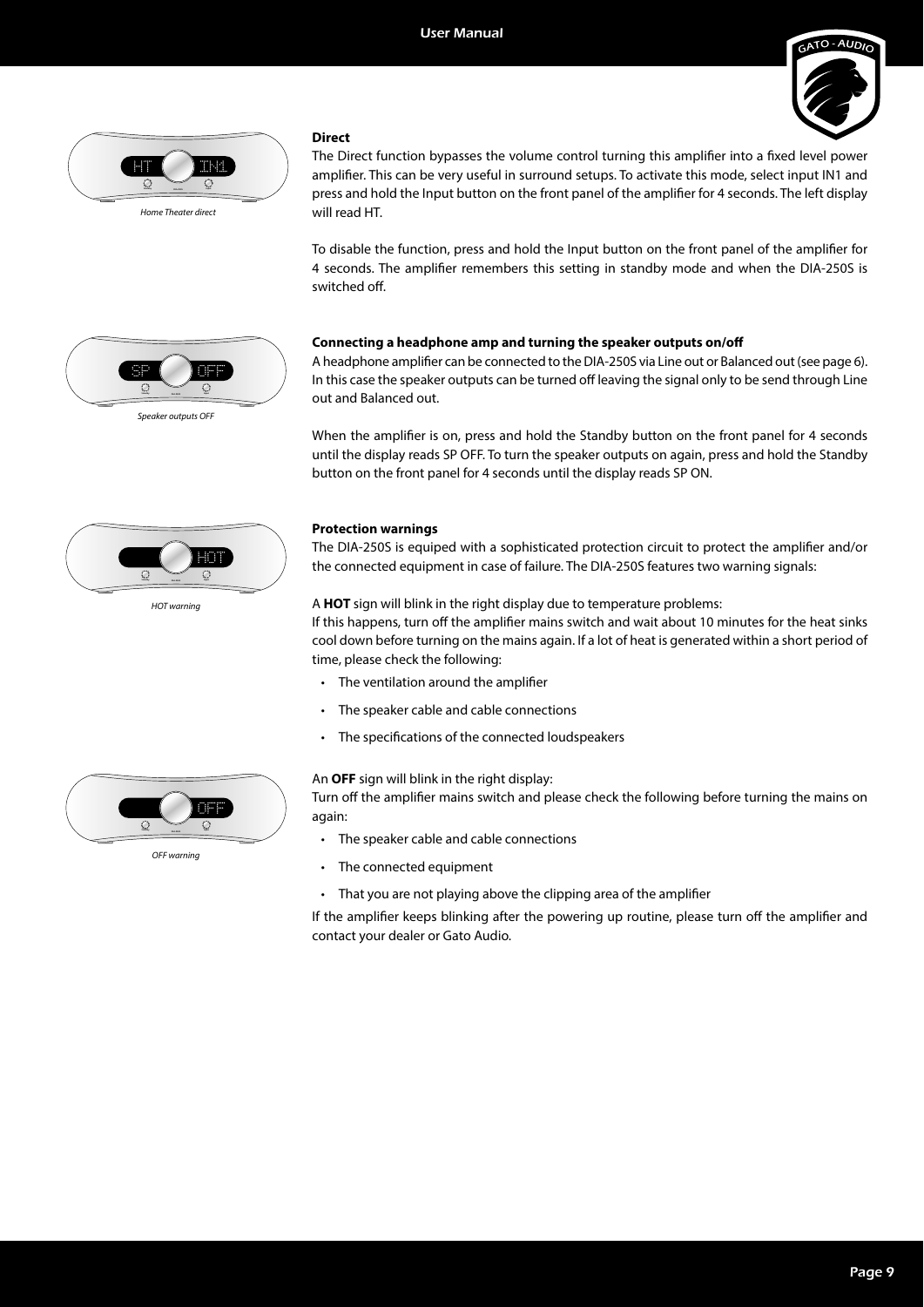### RC-5 remote control

The RC-5 is an infrared remote control for the Gato Audio DIA-250S.

#### **How to insert/replace the battery**

The RC-5 runs on a standard CR2032 3 V button battery.

- **1.** Remove the small lid on the bottom side of the remote
- **2.** Insert or replace the CR2032 3 V button battery
- **3.** Reinstall the small lid on the bottom side of the remote

#### **Functions**

| Standby (J)     | - Press the button to put the amplifier in standby<br>Press it again to turn it on                    |
|-----------------|-------------------------------------------------------------------------------------------------------|
| <b>Display</b>  | - Press the button to dim the display<br>Press it again to restore the display to normal              |
| Mute <b>凤</b>   | - Press the button to mute the amplifier<br>Press it again to return to the previous volume level     |
| <b>USB</b>      | - Press the button to select the digital USB input channel                                            |
| <b>RCA</b>      | - Press the button to select the digital coaxial input channel                                        |
| <b>Optical</b>  | - Press the button to select the digital optical input channel                                        |
| Input 1         | - Press the button to select the analogue Input 1 channel                                             |
| Input 2         | - Press the button to select the analogue Input 2 channel                                             |
| <b>Balanced</b> | - Press the button to select the analogue balanced input channel                                      |
| <b>BT</b>       | - Press the button to select the digital Bluetooth input channel                                      |
| Net             | - Press the button to select the input channel for the NPM module (optional)                          |
| Volume up +     | - Press the button to increase the volume                                                             |
|                 | <b>Volume down <math>-</math></b> - Press the button to decrease the volume                           |
|                 | Next input channel $\blacktriangle$ - Press the button to select next input channel                   |
|                 | <b>Previous input channel <math>\nabla</math></b> - Press the button to select previous input channel |

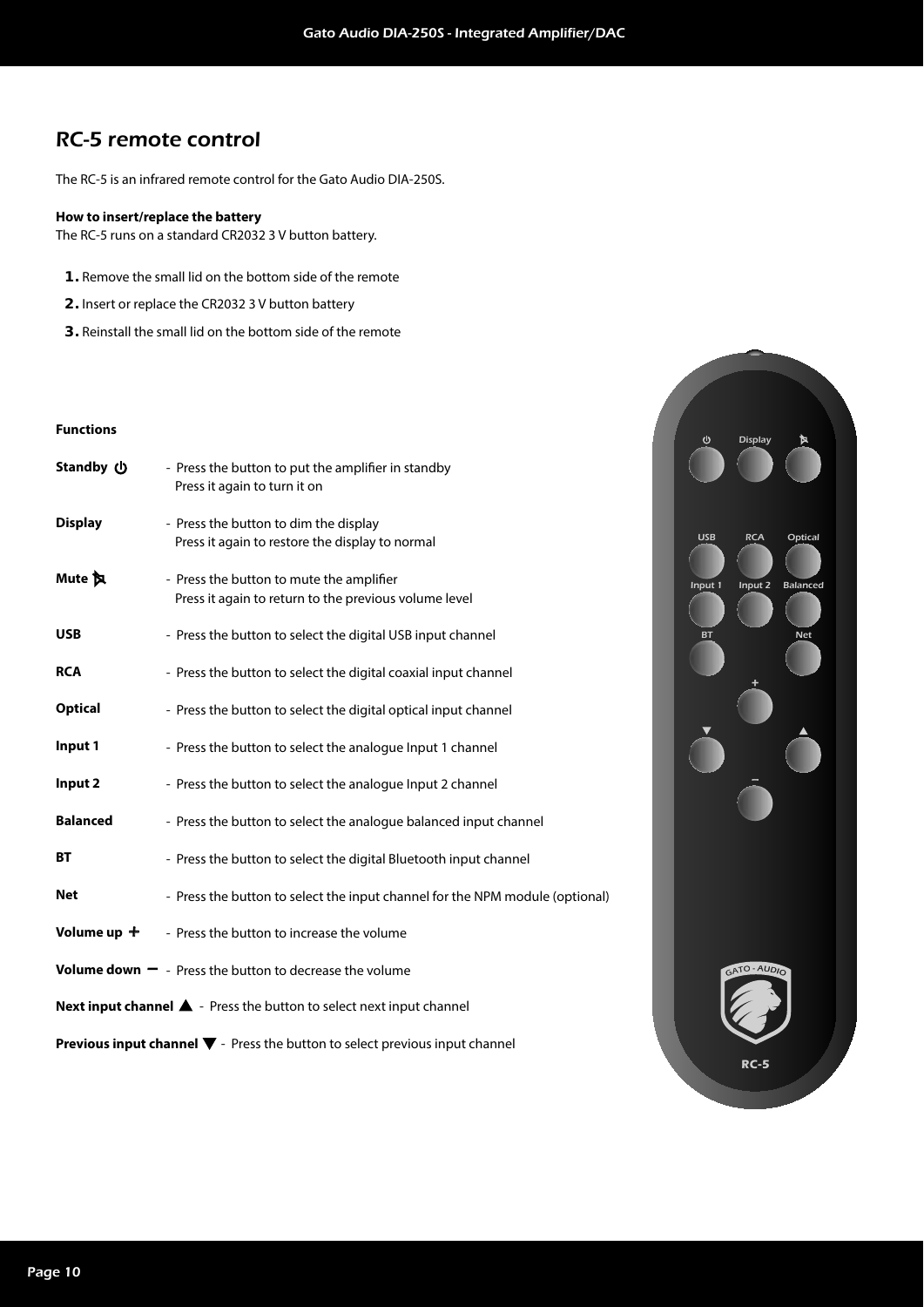### Installing USB Driver

#### **Requirements**

Minimum computer configuration required for USB audio streaming:

- Intel Core 2 @ 1.6 GHz, or AMD equivalent with 1 GB RAM
- USB 2.0 interface
- One of the following operating systems:
	- Windows XP with SP3 (32 bit)
	- Windows Vista with SP2 (32 bit & 64 bit)
	- Windows 7, 8 and 10 (32 bit & 64 bit)
	- Apple OS X 10.6.4 (Snow Leopard) or higher

Because there are so many PC configurations out there, we cannot guarantee that you will be able to stream audio on USB even if your system meets the requirements above.

#### **Windows PC Installation and Set-Up**

Before you are able to stream audio from USB on your Windows PC the first time, you will have to install the Gato Audio USB driver. You can find the latest driver online at www.gato-audio.com/downloads.

Unzip the driver and then connect your DIA-250S to a free USB port on your computer and start setup.exe:

|            | CIR K <b>IVEXL</b> RO STALL IITSTANATION I                                                                                                                                                 |
|------------|--------------------------------------------------------------------------------------------------------------------------------------------------------------------------------------------|
| ▣<br>Setup | $\times$                                                                                                                                                                                   |
| $-AUDL$    | Welcome to the Gato Audio USB<br>Audio Driver v3.20.0 Setup Wizard                                                                                                                         |
|            | This wizard will quide you through the installation of Gato<br>Audio USB Audio Driver v3.20.0.                                                                                             |
|            | It is recommended that you close all other applications<br>before starting Setup. This will make it possible to update<br>relevant system files without having to reboot your<br>computer. |
|            | Click Next to continue.                                                                                                                                                                    |
|            | Cancel<br>Next                                                                                                                                                                             |

Click **Next** to start installation

Choose your prefered destination for the Click **Next** to start installation **installation** and click **Install** 

| 剾<br>Setup                                                                                                                                                                                            |        | $\times$ |
|-------------------------------------------------------------------------------------------------------------------------------------------------------------------------------------------------------|--------|----------|
| Choose Install Location<br>Choose the folder in which to install Gato Audio USB Audio Driver v3.20.0.                                                                                                 |        |          |
| Setup will install Gato Audio USB Audio Driver v3.20.0 in the following folder. To install in a<br>different folder, click Browse and select another folder, Click Install to start the installation. |        |          |
| <b>Destination Folder</b><br>C: \Program Files\Gato Audio\USBAudio Driver                                                                                                                             | Browse |          |
| Space required: 1.7MB<br>Space available: 127.2GB                                                                                                                                                     |        |          |
| $<$ Back<br>Install                                                                                                                                                                                   | Cancel |          |

During the installation process on Windows XP, you may see this message. Please just click



**Continue anyway Software Installation**  $\sqrt{2}$ The software you are installing has not passed Windows Logo<br>testing to verify its compatibility with Windows XP. <u>(Tell me why</u> this testing is important.) Continuing your installation of this software may impair<br>or destabilize the correct operation of your system<br>either immediately or in the future. Microsoft strongly<br>recommends that you stop this installation now and<br>contac Continue Anyway STOP Installation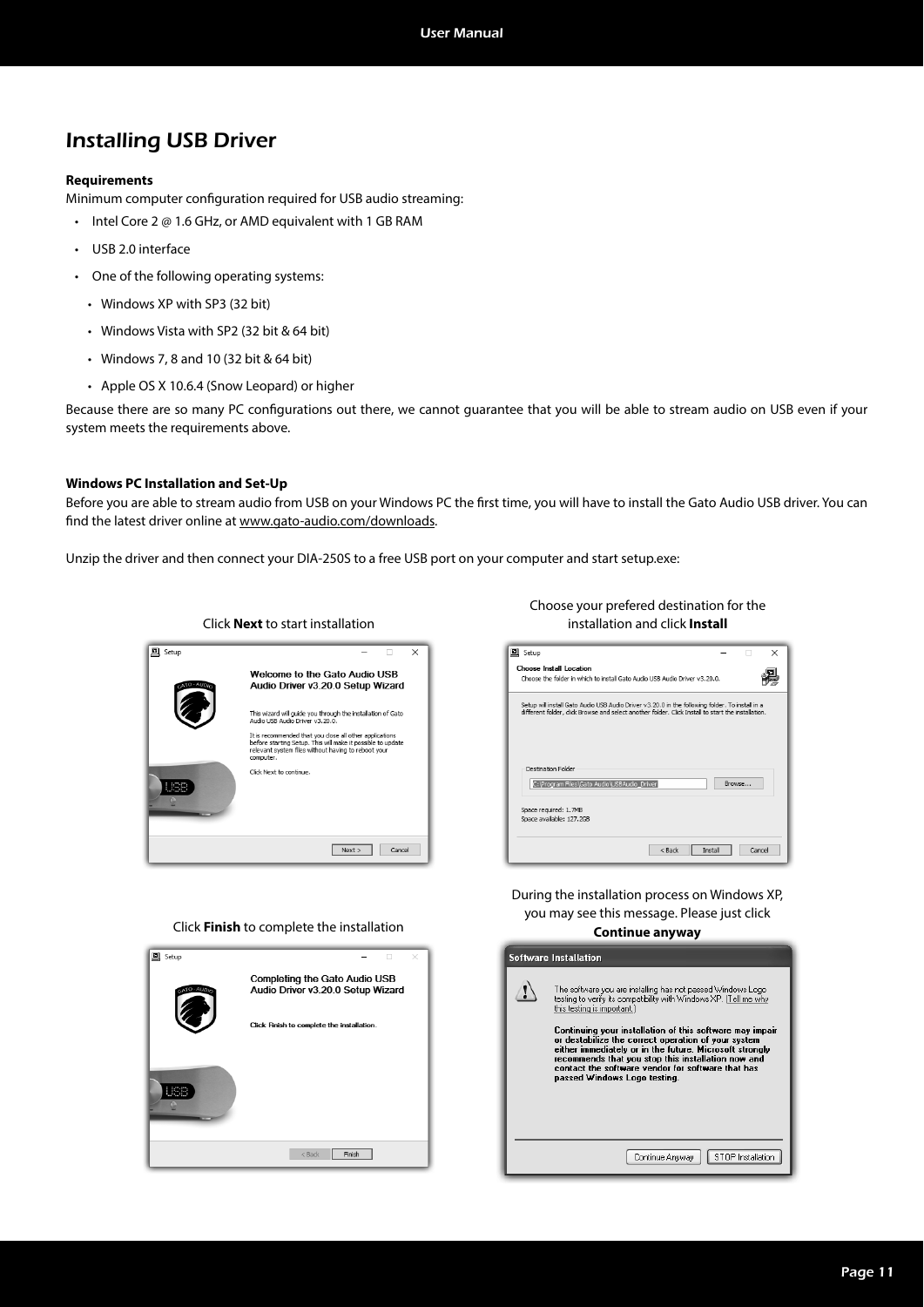After the installation, follow these steps to setup Windows to stream to your Gato Audio device:









Click Start  $\Rightarrow$  open Control panel  $\Rightarrow$  Select Hardware & sound  $\Rightarrow$  click on Sound

#### Select **Gato Audio DIA-250** as playback device and click **Set Default**



#### To adjust output format, click **Properties** and select the **Advanced** tab

| <b>Properties Speakers</b>                                                                                                                                       | × |
|------------------------------------------------------------------------------------------------------------------------------------------------------------------|---|
| Advanced<br>General<br>Levels<br><b>Enhancements</b>                                                                                                             |   |
| Default Format<br>Select the sample rate and bit depth to be used when running<br>in shared mode.                                                                |   |
| $\blacktriangleright$ Test<br>24 bit, 48000 Hz (Studio Quality)                                                                                                  |   |
| 16 bit, 44100 Hz (CD Quality)<br>16 bit, 48000 Hz (DVD Quality)<br>E16 bit, 96000 Hz (Studio Quality)                                                            |   |
| 16 bit, 192000 Hz (Studio Quality)<br>24 bit, 44100 Hz (Studio Quality)<br>this device<br>24 bit, 48000 Hz (Studio Quality)<br>24 bit, 96000 Hz (Studio Quality) |   |
| 24 bit. 192000 Hz (Studio Ouality)                                                                                                                               |   |
|                                                                                                                                                                  |   |
|                                                                                                                                                                  |   |
| <b>Restore Defaults</b>                                                                                                                                          |   |
| OK<br>Cancel<br>Apply                                                                                                                                            |   |

#### **Mac Installation and Set-Up**

No driver installation is needed on the Mac. The driver will be installed automatically when the DIA-250S is connected to your Mac for the first time.



To set up your Mac to stream audio to the DIA-250S:



**Open Finder**  $\Rightarrow$  Choose Utilities  $\Rightarrow$  Open Audio MIDI setup

In Audio MIDI setup select the **Gato Audio USB 2.0** device and then choose **Use this device for sound output**. Set your prefered sample rate and bit resolution at **Format.**

|   | <b>Built-in Line Input</b><br>$2 \text{ in} / 0 \text{ out}$        | Ļ                    |      |         | Gato Audio USB 2.0 Audio Out<br>Clock source: Gato Audio Internal Clock : |            |                    |              |                        |
|---|---------------------------------------------------------------------|----------------------|------|---------|---------------------------------------------------------------------------|------------|--------------------|--------------|------------------------|
|   | <b>Built-in Digital Input</b><br>$2$ in/ $0$ out                    |                      |      |         | Input                                                                     | Output     |                    |              |                        |
|   | <b>Built-in Output</b><br>$0$ in $/2$ out                           |                      |      |         |                                                                           |            |                    |              |                        |
|   | <b>Built-in Line Output</b><br>$0$ in/ $2$ out                      | $\blacktriangleleft$ |      | Source: | Default                                                                   |            |                    |              | $\frac{1}{\pi}$        |
|   | <b>Built-in Digital Output</b><br>$0 \text{ in} / 2 \text{ out}$    |                      |      |         | Format: 44100,0 Hz                                                        | <b>COL</b> | 2ch-24bit          |              | $\left  \cdot \right $ |
|   | Gato Audio USB 2.0 Audio Out                                        |                      | Ch   | Volume  |                                                                           |            | Value              | dB           | Mute                   |
|   | $0 \ln 2$ out                                                       | 图                    |      |         | Master <b>experience</b>                                                  | ଈ          | 1.00               | 0,00         | ⊟                      |
|   |                                                                     |                      | 2: A |         | $1: A \frown$                                                             | ≏          | 1,00<br>1,00       | 0,00<br>0,00 | ⊟<br>╒╕                |
|   |                                                                     |                      |      |         |                                                                           |            |                    |              |                        |
|   |                                                                     |                      |      |         |                                                                           |            |                    |              |                        |
| ÷ | 春 -                                                                 |                      |      |         |                                                                           |            | Configure Speakers |              |                        |
|   | Configure device<br>Configure speakers                              |                      |      |         |                                                                           |            |                    |              |                        |
|   |                                                                     |                      |      |         |                                                                           |            |                    |              |                        |
|   | Use this device for sound input<br>Use this device for sound output |                      |      |         |                                                                           |            |                    |              |                        |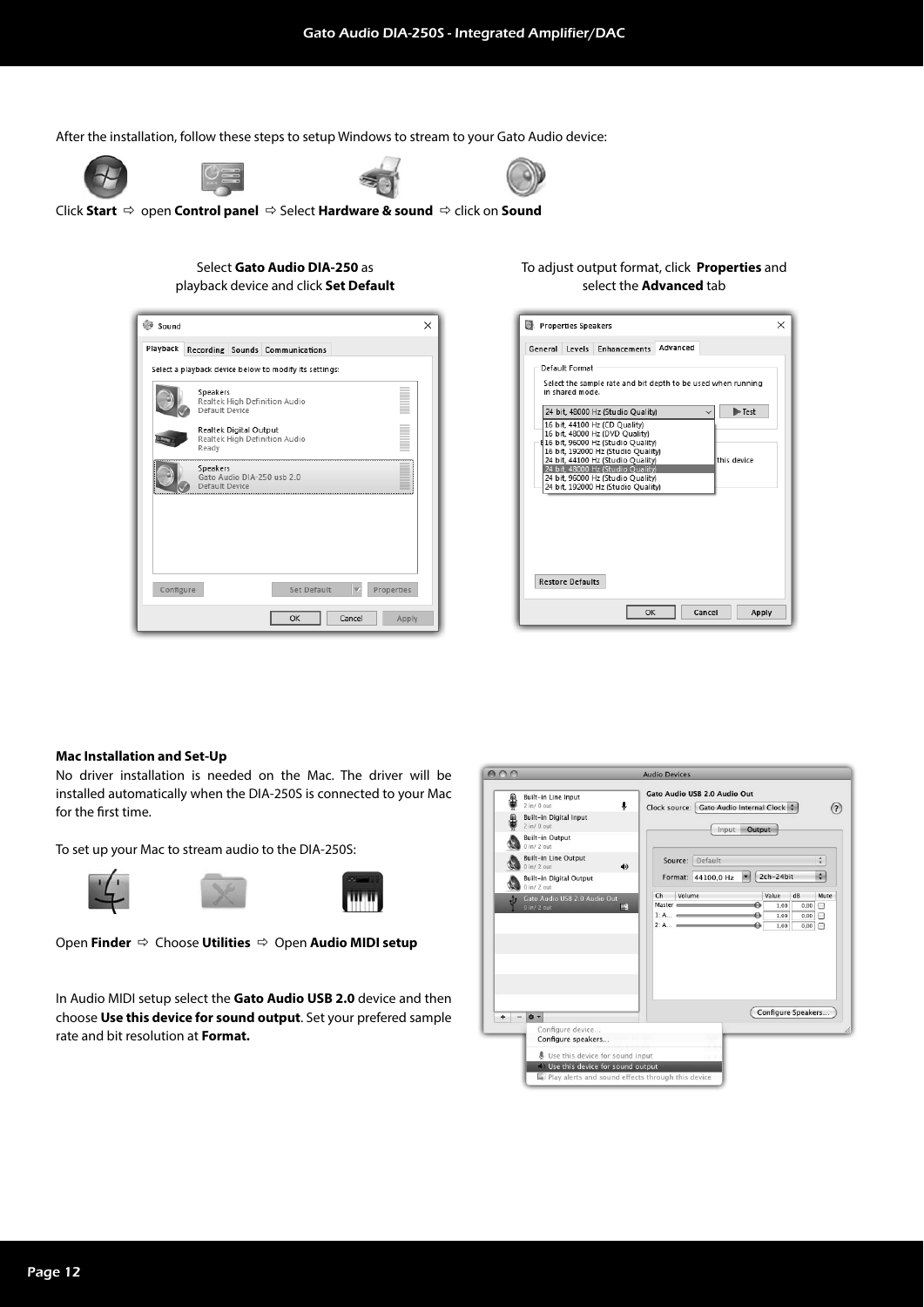### USB audio troubleshooting

USB audio devices have stronger requirements for both USB hardware and software than other USB devices. The following section describes the most common issues that may rise and their possible solutions.

#### **Known hardware issues and possible solutions**

A faulty hardware component, e.g. USB cable or USB port, may not have an impact on standard USB devices such as a FLASH drive or a printer but can be catastrophic for a USB audio device.

#### **• USB cables**

Quite often, the USB cable (or its connectors) is the cause for USB signal distortions. Some cables available in the market are not suited for USB 2.0 high-speed communication (480 Mbps). Also the maximum allowed cable length of 5 meters should not be exceeded. Try using a different cable. Try a shorter cable (less than 2 meters). Stay away from special USB cable offerings optimized for audio, or cables which include additional functionality such as status LEDs.

#### **• PCB mounted USB ports**

On some PC main boards (or laptops) signal quality of some USB ports is insufficient for USB audio streaming. The cause could be that on the PCB USB signals are routed close to a switching voltage regulator, for example. Try using a different USB port to connect the audio device.

#### **• USB hubs and front panel mounted USB ports**

External USB hubs and ports (mounted on a front panel or elsewhere in the PC case) are a possible source of USB signal distortion. Quality of cables or connectors used to connect the external USB port with the main board could be insufficient, or internal cables are placed close to the power supply or other sources of electrical noise. Try using a USB port that is mounted directly on the main board of the PC.

#### **Known software issues and possible solutions**

Due to the real-time nature of USB audio streams there are also requirements for the operating system and third party software components installed on the system. Software components that make real-time behavior of the operating system worse are not compatible with audio streaming applications in general.

#### **•** Conflicting drivers

Generally it can be stated that the set of device drivers that ships with Windows behaves well. If problems occur then they are typically caused by third party drivers that are to be installed for hardware which Windows does not support by default. So if a hardware component is supported by an in-box driver then this driver is to be preferred and a third party driver should not be installed.

#### **• W-LAN or Ethernet device drivers**

Quite often it can be observed that device drivers for W-LAN adapters monopolize the computers CPU causing clicks and drop outs when streaming audio to USB. A few Ethernet drivers also have such issues. Try to find an updated W-LAN driver, or try an older version of the driver. If no suited driver can be found, disable W-LAN (or Ethernet) while audio streaming is running.

#### **• Virus scanners or personal fi rewall software**

Normally, this kind of software includes some components to perform filtering or scanning work in the computers CPU. Often, such components keep the CPU busy for long periods which can cause clicks and drop outs when streaming audio to USB. Try to pause or disable the software while streaming audio to USB. Try uninstall the software and use a different product with similar functionality.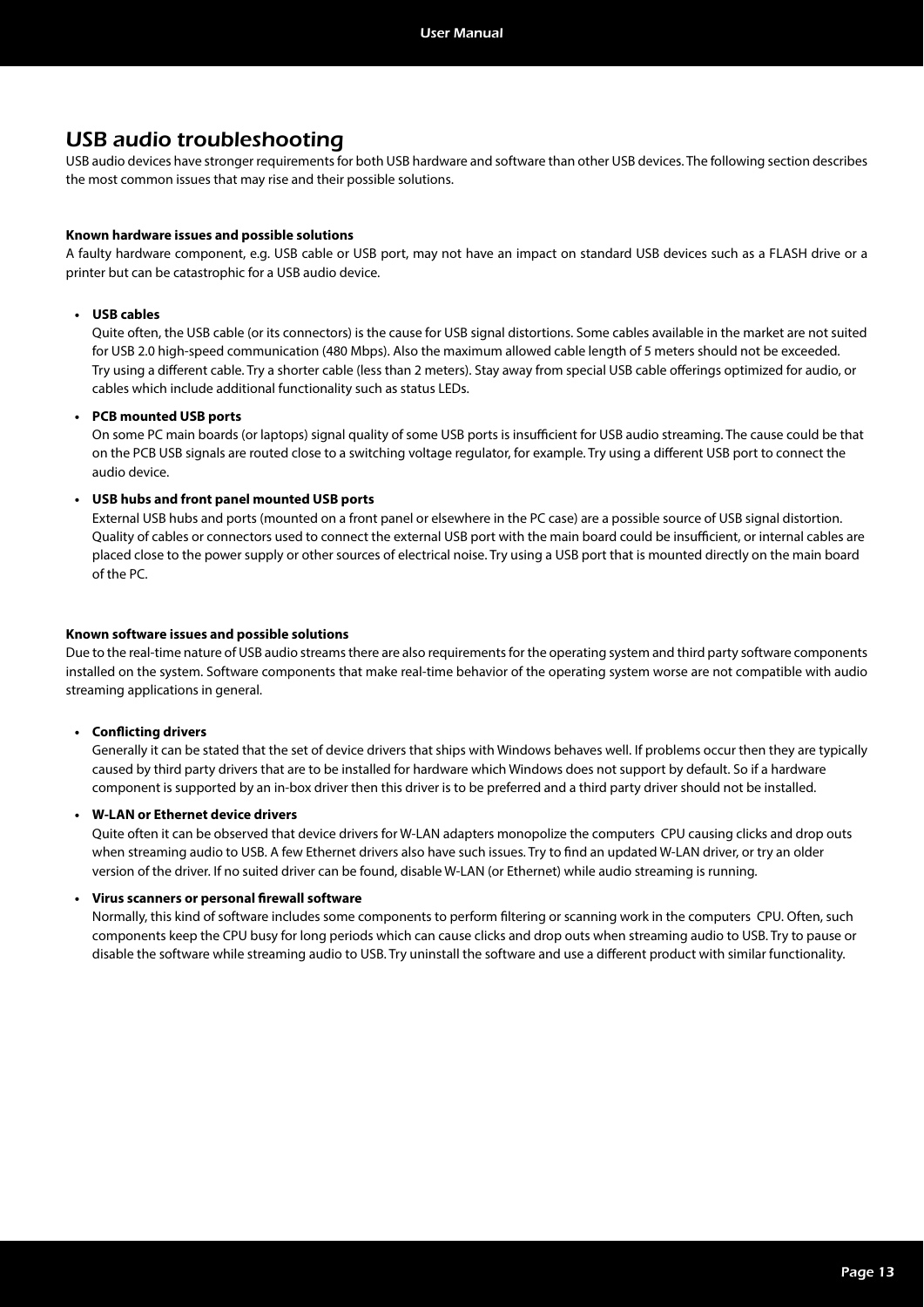### Make it last!

Please apply simple common sense to maintain the sound quality and lifespan of your new Gato Audio amplifier. Here are a few quidelines:

- Regular care: wipe the surfaces carefully by using a clean soft dry cloth
- Cleaning: if necessary, wipe the hard surfaces clean using a soft cloth dampened only with clean water.
- Grease stains or finger marks can be removed carefully with a clean soft cloth lightly dampened in a mix of clean lukewarm water and a single drop of dish-washing liquid. Then wipe the surfaces dry using a soft dry cloth
- Be careful never to use hot water or any type of concentrated detergent, solvent, thinner, or any other volatile substance on the surfaces, or you may cause permanent damage to the surface coating
- Keep the cabinet away from prolonged contact with rubber or PVC materials
- Do not expose the amplifier to direct sunlight or other heat sources

### If all else fails…

…don't panic! Every Gato Audio product comes with a minimum 2-year warranty. See our website for details.

This warranty does not cover damage or wear directly or indirectly caused by improper use, violence, tampering with or unauthorized access to or servicing of any part of the product.

If you are in need of service or repair, please do not hesitate to contact us at hello@gato-audio.com or visit our website www.gato-audio.com for more information.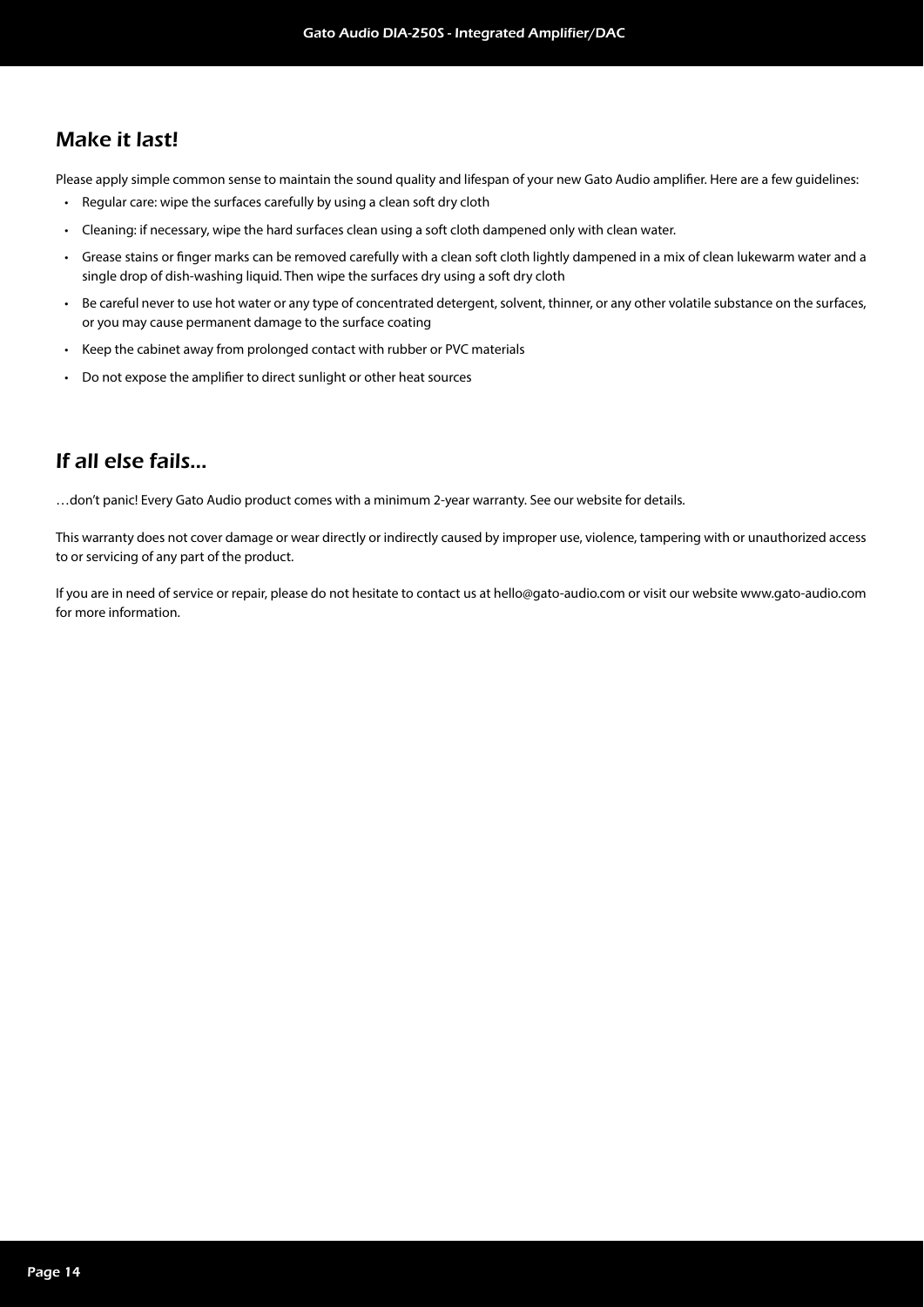

## Technical specifications

| Output power                     | $2x 250 W / 8 \Omega - 2x 500 W / 4 \Omega$   |
|----------------------------------|-----------------------------------------------|
| Frequency response               | 20 Hz-20 kHz - 0.5 dB, and 2 Hz-70 kHz - 3 dB |
| <b>Total Harmonic Distortion</b> | < 0,01% at rated power                        |
| Signal to noise ratio            | $>110$ dB                                     |
| Line out maximum level           | 13 V balanced, 6,5 V unbalanced               |
| <b>Total Harmonic Distortion</b> | $<$ 0,001 % pre out                           |
| Input impedance                  | 20 kQ RCA or 40 kQ Balanced                   |
| Line output impedance            | $75 \Omega$                                   |
| Voltage gain                     | 26 dB (+10 db headroom)                       |
| Recommended speaker load         | $4 \Omega - 16 \Omega$                        |

#### **Connectors**

| Balanced analogue inputs    | 1 pair gold plated XLR Neutrik                                             |
|-----------------------------|----------------------------------------------------------------------------|
| Unbalanced analoque inputs  | 2 pairs of gold plated RCA stereo                                          |
| Digital inputs              | 1 USB type B, 1 Toslink, 1 RCA coaxial, 1 Bluetooth, (1 Wi-Fi, 1 Ethernet) |
| Balanced analogue outputs   | 1 pair gold plated XLR Neutrik                                             |
| Unbalanced analogue outputs | 1 pair of gold plated RCA Stereo                                           |
| Speaker output              | 2 pairs of gold plated safety banana                                       |
| Trigger, 12 V               | 1 mini jack                                                                |

#### **Size & Power**

| <b>Power Requirements</b>       | 115 VAC or 230 VAC, 50 Hz/60 Hz, 1000W max |
|---------------------------------|--------------------------------------------|
| Fuse                            | 20 mm sand-filled, 6.3 AT                  |
| Power consumption stdb/idle/max | < 1W/23W/1000W                             |
| Dimensions (WxHxD)              | 325 x 105 x 420 mm / 12.8 x 4.1 x 16.5"    |
| Weight                          | 10 kg / 22 lb                              |